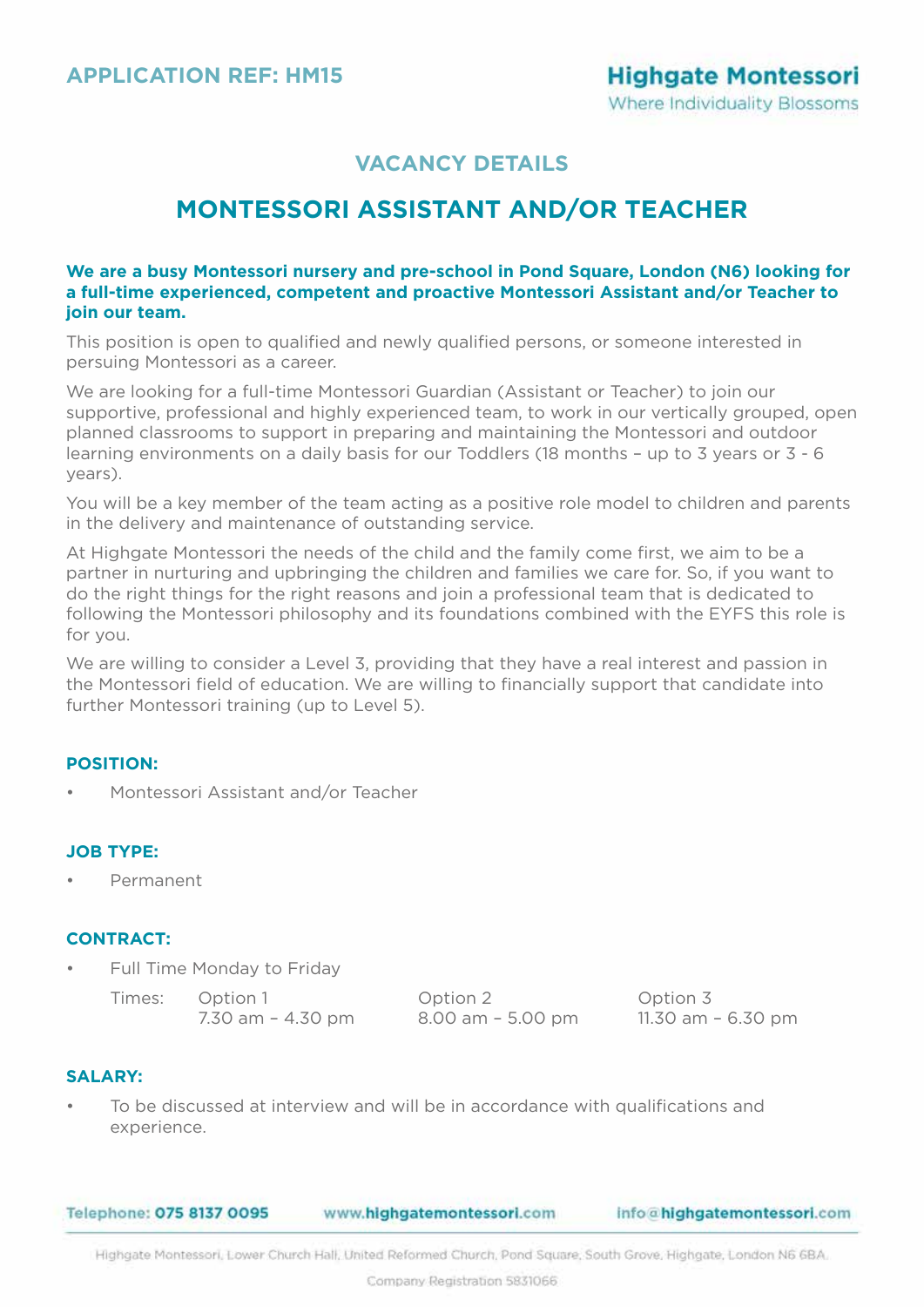# **MONTESSORI ASSISTANT AND/OR TEACHER**

### **REQUIREMENTS:**

- DBS (including update service)
- Level 3 or above, NNEB
	- or, Montessori Assistance Training Certificate
- Montessori Early Years International Diploma
- Montessori and/or Early Years Foundation Degree
- Sound knowledge and experience of the Early Years Foundation Stage
- Experience within a vertically grouped classroom is essential
- 12 hours Paediatric First Aid Certificate
- At least one year's continued experience working in an early years setting
- At least one year's experience working in a Montessori setting
- Prepared to work in all weather conditions as part of our open-air learning programme
- Fluent in both written and spoken English
- Competent to use computers and technology with confidence, ease and minimal frustration.

## **OVERVIEW:**

- To nurture the personality of each child and to meet their individual needs through the Montessori Philosophy and the Early Years Foundation Stage (EYFS) curriculum
- To develop and support each child's individual learning experiences and ideas based upon their own personal circumstances
- To provide a peaceful and interesting learning environment where each child can feel safe and relaxed
- To promote the joy of learning, encouraging curiosity, creativity and imagination, forming a positive foundation that will grow with each child throughout their entire education and beyond
- To develop social and emotional integration through individual and group learning
- You will have a flexible approach, a positive attitude and the ability to build positive constructive working relationships with children, parents, colleagues, students and other professionals as appropriate.

#### Telephone: 075 8137 0095

www.highgatemontessori.com

Highgate Montessori, Lower Church Hall, United Reformed Church, Pond Square, South Grove, Highgate, London N6 68A,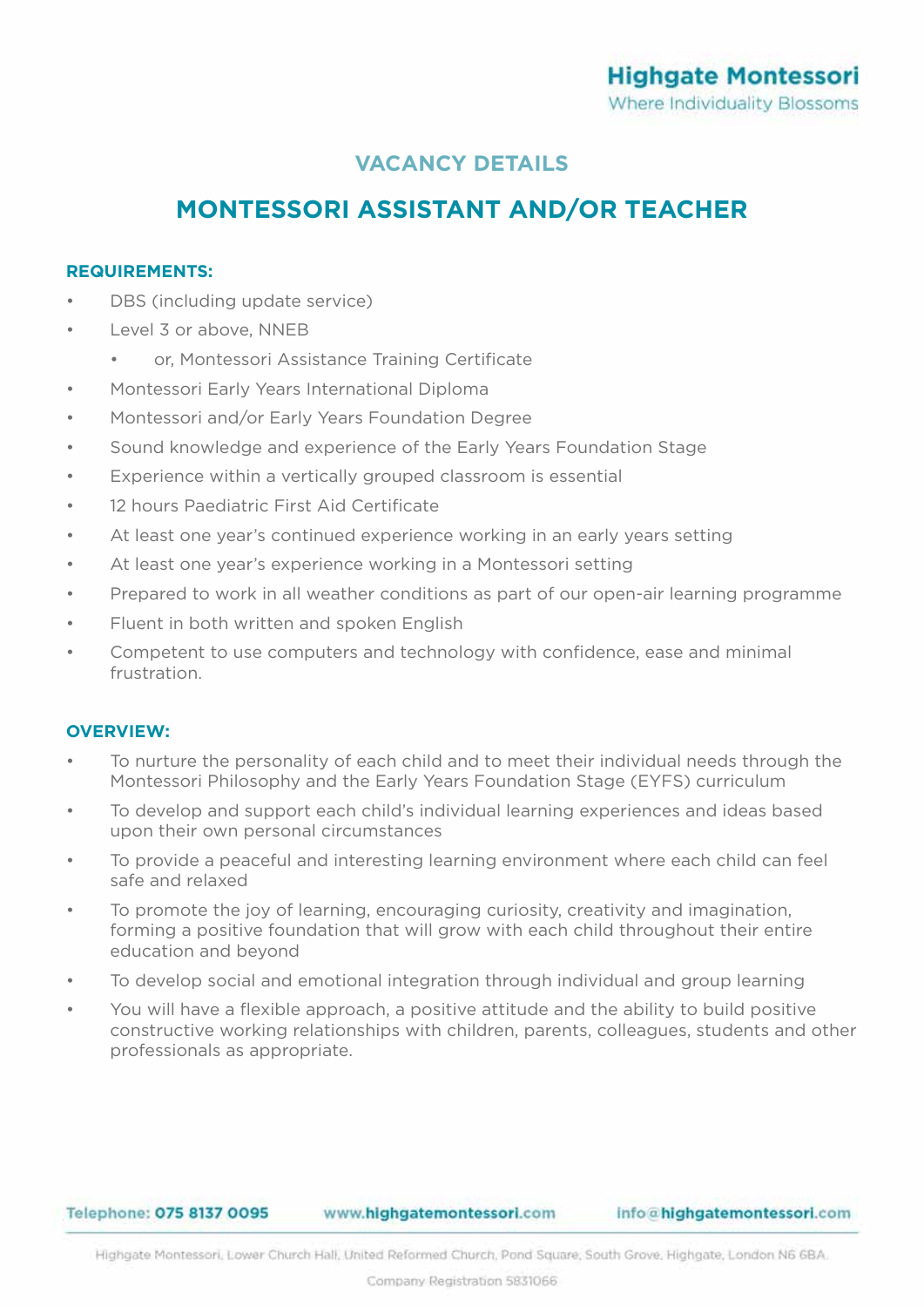# **MONTESSORI ASSISTANT AND/OR TEACHER**

## **YOUR ROLE:**

- To support and direct a small group of children, including required record keeping and to ensure their developmental, personal, social and emotional needs are met in a safe and caring manner
- To work in partnership with parents/carers and other family members to pro-actively support the children's care and development
- Adhering to Health and Safety policies, maintaining risk assessments and relevant documentation
- Attend parent seminars and promotional days
- To maintain high standards of safeguarding, care and education.

## **WE CAN OFFER:**

### **We offer many benefits, including:**

- Bank Holidays as leave (Christmas Day, New Years Day, Good Friday, Easter Sunday, Easter Monday, Early May, Spring Bank Holiday and August Bank Holiday)
- 10 consecutive days in August (inclusive of August Bank Holiday)
- 10 consecutive days during the Christmas period (inclusive of Christmas Day and New Years Day)
- 1 Christmas shopping day (must be taken during December)
- Annual leave on your birthday
- A competitive salary with a possible end of year Performance Related Bonus that reflects your expertise and ability (conditions apply)
- Excellent in-house training, opportunity to gain further qualifications, virtual learning and career progression opportunities
- Continued and paid for CPD training in relevant areas
- Childcare provision for up to two children during spring, summer and winter holiday schools with a substantial discount
- Well-being vouchers for 100% attendance and punctuality over the year
- An excellent working environment in a well-resourced indoor and outdoor Montessori and Early Years learning areas.
- Working within a dedicated staff team and an appreciative parent network.
- Access to the school's annual subscription to the Montessori and Under 5's Magazines.
- A referral bonus should you introduce a new team member who meets the requirements of the school and completes a probationary period to successfully become employed full time (conditions apply).

| Telephone: 075 8137 0095 | www.highgatemontessori.com | info@highgatemontessori.com |
|--------------------------|----------------------------|-----------------------------|
|                          |                            |                             |

Highgate Montessori, Lower Church Hall, United Reformed Church, Pond Square, South Grove, Highgate, London N6 6BA,